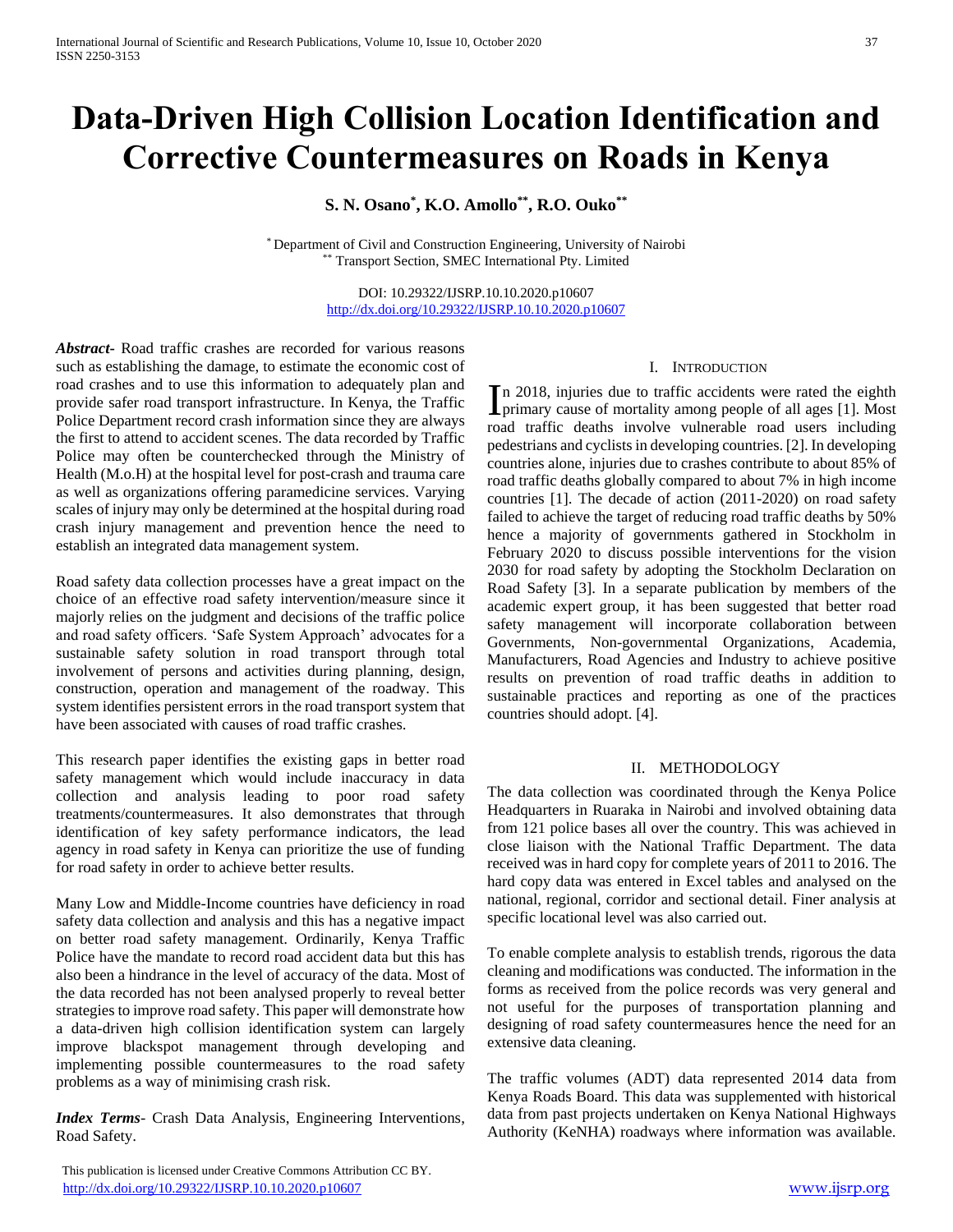In addition, some information was obtained from National Transport and Safety Authority (NTSA) from their public portal.

## III. RESULTS AND ANALYSIS

The data was processed and analysed to provide trends in accident occurrence, severity as well as to identify areas of high collisions or Black Spots.

## *A. Annual Trends*

Nationally, a total of 28,030 crashes were reported and recorded for complete years 2011 to 2016. The crashes were characterised as fatal, serious or slight injury. The property damage crashes were not recorded. The trend shows a decreasing number of crashes over the years with the highest occurrence in 2011 at 5477 and the lowest in 2016 at 4036 occurrences, amounting to 1% to 14% year over year reduction as illustrated on [Figure 1](#page-1-0).



<span id="page-1-0"></span>[Table 1](#page-1-1) below gives a summary of some of the general

|                          | 2011   | 2012   | 2013  | 2014  | 2015  | 2016  |  |
|--------------------------|--------|--------|-------|-------|-------|-------|--|
| <b>Total No of</b>       | 5477   | 4718   | 4587  | 4554  | 4296  | 4036  |  |
| crashes                  |        |        |       |       |       |       |  |
| No of Fatal              | 2203   | 2040   | 2193  | 2182  | 2257  | 2017  |  |
| crashes                  |        |        |       |       |       |       |  |
| No of                    | 5477   | 4718   | 4587  | 4554  | 4296  | 4036  |  |
| <b>Casualties</b>        |        |        |       |       |       |       |  |
| No of                    | 2576   | 2378   | 2567  | 2516  | 2631  | 2418  |  |
| <b>Fatalities</b>        |        |        |       |       |       |       |  |
| <b>Fatalities</b> /      | 5.840  | 5.408  | 5.813 | 5.784 | 5.983 | 5.347 |  |
| 100000                   |        |        |       |       |       |       |  |
| inhabitants <sup>1</sup> |        |        |       |       |       |       |  |
| <b>Fatalities/</b>       | 13.626 | 11.398 | 10.9  | 9.869 | 9.184 | 8.207 |  |
| 10000                    |        |        |       |       |       |       |  |
| vehicles <sup>2</sup>    |        |        |       |       |       |       |  |

#### <span id="page-1-1"></span>*Table 1: National General Statistics*

statistics.

## *B. Type of Crashes*

A review of the accident type shows that 29% of the crashes involved pedestrians, 2% pedal cycles, 22% involved motor cycles, while 47% involved other motor vehicles including heavy goods vehicles and cars either singularly or with each other as illustrated in [Figure 2](#page-1-2).



*Figure 2: Parties Involved- National*

<span id="page-1-2"></span>Nairobi region recorded the highest number of pedestrians involved crashes accounting for 54% of the regional total with the lowest being Eastern region at 6%. Western region recorded the highest pedal cycle and motor cycle involved crashes at 4% and 40% respectively. In the remaining regions, pedestrian involved crashes averaged between 20 - 25%.



<span id="page-1-3"></span>*Figure 3: Accident Severity- National*

Fatal crashes accounted for 47% of the total number of crashes, serious injuries 40% while slight injuries 13% as indicated on [Figure 3](#page-1-3). On the analysis of the likelihood of a fatal crash occurring, Nyanza region recorded the highest at 64%, meaning in case of a crash, the likelihood of it resulting into death was 0.64. Nairobi had the lowest fatal crash probability at 0.34; attributable to the road network being mostly urban and therefore the vehicle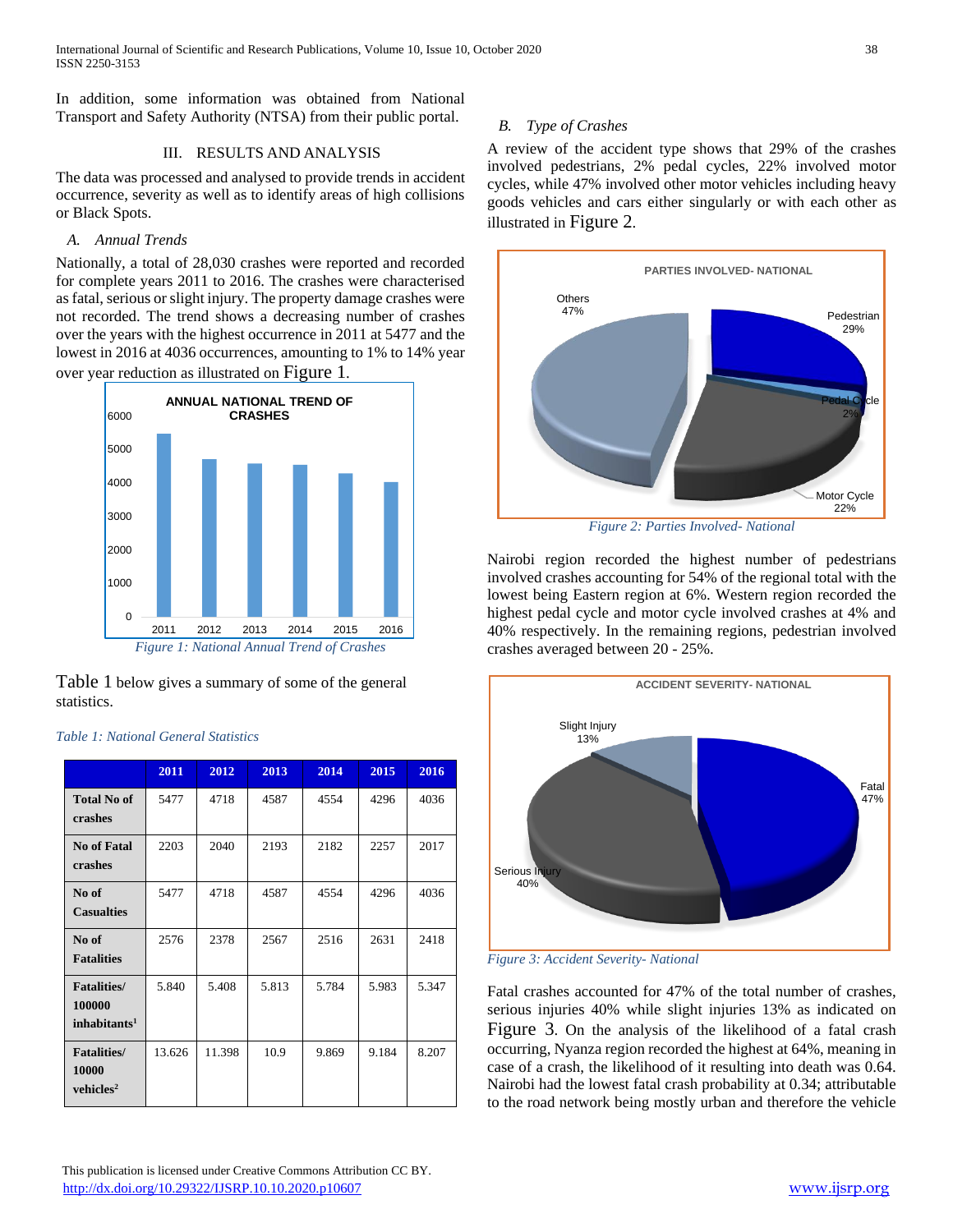operating speeds are controlled. Five out of the eight regions recorded probability of a fatal crash at more than 0.5 as illustrated on [Figure 4](#page-2-0).



<span id="page-2-0"></span>*Figure 4: Likelihood of Occurrence of Fatal Crashes- National*

#### *C. Time of Day Distribution*

The time of day distribution of the crashes was 64% to 36% as shown in [Figure 5](#page-2-1). The hourly distribution of the crashes exhibits two peaks; one in the mid-morning between nine am to one pm in the afternoon and the second peak in the evening from five to nine in the evening. The increase in the number of crashes is attributed to the high volume of traffic during both periods.



<span id="page-2-1"></span>*Figure 5: Hourly Distribution of Crashes*

#### *D. Causes of Crashes*

The likely causes of any crash is recorded using over 120 cause codes that the investing police offices assigns based on their assessment of the collision site. The list of causes codes used by Traffic Police was retrieved from the police department. [Figure](#page-2-2)  [6](#page-2-2) shows the most common accident causes recorded during the analysis period.



<span id="page-2-2"></span>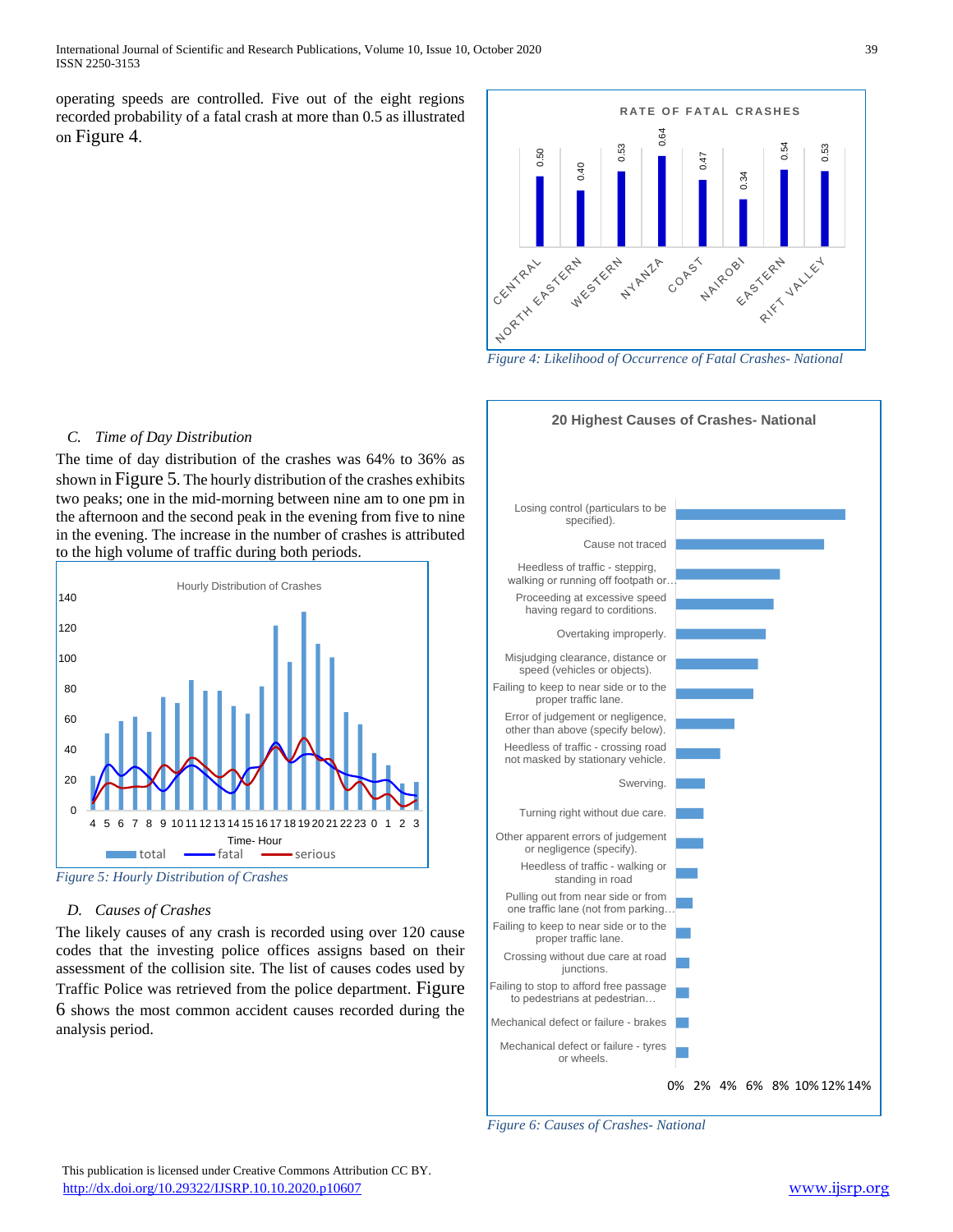The trends point to the following facts:

- Losing control, proceeding at excessive speeds and overtaking improperly formed the three of the five highest causes of accidents nationally, pointing to high speeding as being a major detriment to road safety. This is compounded by the high pedestrian volumes that generally use the roadway corridors considering effects of high-speed differentials.
- Pedestrian issues contributed to 5822 (20%) of the crashes. These included issues such as heedless of traffic while crossing, walking, standing or playing on the road as well as slipping and falling.
- 6495 crashes were due to speeding and loss of control making up 22% of the crashes. Related to this was poor manoeuvring such as cutting in, swerving, overtaking improperly and right turning which contributed 14.5% of the crashes.
- Errors in judgement and negligence such as misjudging clearance, distance or speed and failing to comply with traffic signals, crossing without due care at junctions and pedestrian crossings and reversing negligently caused 6727 (23%) of the crashes.
- Only a paltry 130 crashes (0.4%) were attributed to the condition of the road such as slippery road surface, poor road condition another road conditions.
- Of great concern is the percentage of crashes that are attributed to unknown causes which was the second highest code. This points to inability of the investigating officer's inability to assess the most probable cause and hence poor quality of the data collection process.

#### *E. Casualties*

Analysis of the number of casualties involved in the crashes depict a reducing trend from 2011 to 2016, generally following the overall accident trends as already noted. However, disaggregated data on the casualties (age, gender, road user type) was not available from the Traffic Police at the time of data collection. Figure 3 7 illustrates the national annual trend in the number of casualties from 2011 to 2016.



*Figure 7: Annual Trend in Casualties- National*

While the comparative analysis of the data obtained from the Traffic Police and the official records in the Statistical Abstract depict similar trends in reduction in number of casualties over the years, there is a variance in the number of casualties over the same period. The discrepancy in number of fatal crashes averages about 580 annually, with the highest discrepancies in numbers evident in the slight injury crashes. [Table 2](#page-3-0) below better illustrates this.

<span id="page-3-0"></span>*Table 2: Comparative Analysis of Number of Casualties- National*

|                                                                               | <b>YEAR</b>    | 2011 | 2012 | 2013 | 2014 | 2015 | 2016 |
|-------------------------------------------------------------------------------|----------------|------|------|------|------|------|------|
| Data from the<br>Statistical<br>Abstract<br>(2016)                            | <b>FATAL</b>   | 3302 | 3141 | 3191 | 2907 | 3057 | 2965 |
|                                                                               | <b>SERIOUS</b> | 8467 | 7434 | 6299 | 5140 | 4731 | 4661 |
|                                                                               | <b>SLIGHT</b>  | 7144 | 5037 | 4934 | 3971 | 4350 | 5533 |
| Primary Data<br>obtained<br>from the<br><b>Traffic Police</b><br>Headquarters | <b>FATAL</b>   | 2576 | 2378 | 2567 | 2516 | 2631 | 2418 |
|                                                                               | <b>SERIOUS</b> | 4825 | 3962 | 3805 | 3498 | 3562 | 3061 |
|                                                                               | <b>SLIGHT</b>  | 2022 | 3307 | 3124 | 2519 | 2627 | 2965 |



<span id="page-3-1"></span>*Figure 8: Comparative Analysis of the Number of Fatalities- National*

[Figure 8](#page-3-1) above illustrates the comparison of the number of fatalities of the data from statistical abstract and the data collected form the Traffic police department. The two sets exhibit a similar trend of reduction of number of fatalities from 2011 to 2016. 2011 shows the highest number for both cases decreasing gradually over the years with slight peaks in 2013 and 2015. The discrepancy in numbers could be attributed to the misreporting of data from the local police stations during the exercise.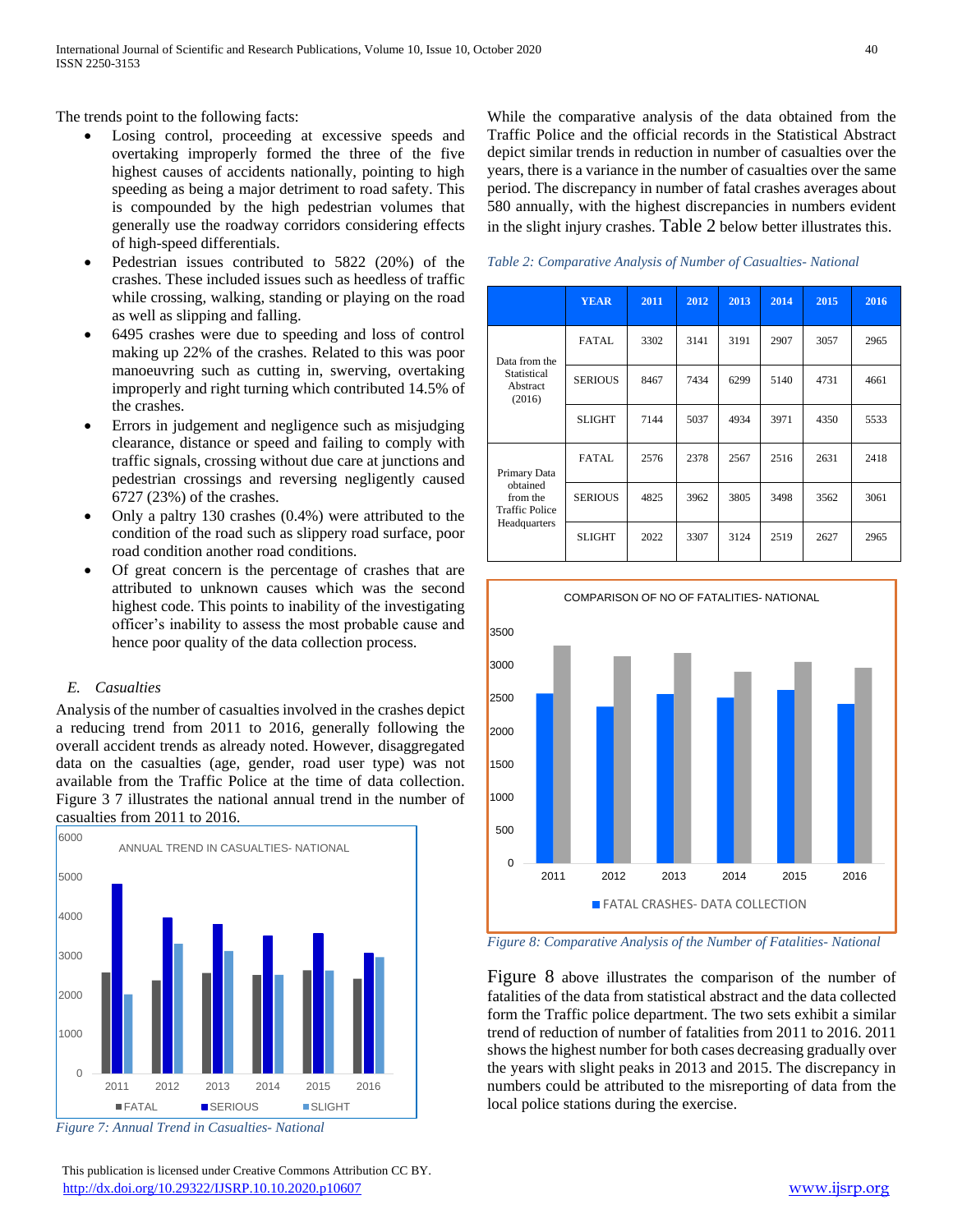## *F. High Accident Locations*

Detailed analysis of high accident locations and Black Spots was established using the observed trends. The [Figure 9](#page-4-0) shows the top ten high accident locations nationally. Up to 120 crashes were recorded on those locations over the six-year period.

The top ten high accident locations are all along the major highways. The high volumes of traffic and the conflict of the road users contribute to the high rate of crashes. Further to this, all the top ten locations are along the Northern Corridor. While the crash rates remain high along the Northern Corridor, there have been previous numerous efforts geared towards enhancing the road safety.



<span id="page-4-0"></span>*Figure 9: Top Ten High Crash Locations- National*

#### IV. BLACK SPOT ENGINEERING COUNTERMEASURES

Road safety challenges are often divided into two major groups including delineation safety problems at Black Spots and Geometrical Infrastructure deficiency induced blackspots or lengths as candidate spots and sections. Delineation safety problems include missing road markings, missing vertical directive, regulatory, warming and information signs as well as missing rumble strips, roadside guardrails and barriers protecting motor vehicles against run-off. On the other hand, geometrical infrastructure deficiency induced black spots or lengths as candidate spots and sections and the negative impacts such as elevation and cross-sectional slopes and curvatures on the roadway and pavement proper.

#### *A. Infrastructure induced Black Spots*

Infrastructure induced black spots occur due to inaccurate road design and construction processes. These black spots are often linked to inadequate design of the highway geometry to accommodate vehicular traffic travelling at particular speeds. However, there are a number of Engineering Countermeasures that can be established for the deficiencies that come due to

 This publication is licensed under Creative Commons Attribution CC BY. <http://dx.doi.org/10.29322/IJSRP.10.10.2020.p10607> [www.ijsrp.org](http://ijsrp.org/)

insufficient engineering provisions. These deficiencies include poor asphalt pavement surface conditions, sharp horizontal curvature, blurred visibility and short distances, insufficient crosssectional geometry, reduced lane widths, insufficient shoulder widths, lack of crash barriers, steep embarkment and clear zones, absence of rumble strips, separators between pedestrians and cyclist from motorized vehicles, conflict points at cross road, intersections, interchanges and roadside link, missing delineation, road marking, road studs, absence of warning signs.

Some of the corrective engineering measures/remedial actions may be sorted in rectifying the shortfalls in the construction process. The measures are categorized into five major groups such as delineation hazard management, Traffic signs and road markings, traffic calming measures, black spot pavement damage rehabilitation and voluminous roadway body reconstruction at blackspot locations.

Delineation hazard management involves establishing roadside clear zones, free of obstruction by fixed objects such as electrical poles, trees, boulders and culvert parapets; roadside crash barriers, guardrails and bridge end protection. Others include roadside design elements such as shoulders, verges, embarkments and drains, reliance on sight distance and roadside encroachment by street markets. Traffic signs and road markings such as centreline, double centreline, edge-line, reflective studs, and intersection line markings. Traffic signs have a significant impact on driver awareness on the road and such signs including vertical traffic signs and chevron signs have a positive impact on road safety. Traffic calming measures include speed control measures such as rumble strips, gates and speed breaking humps for motorized traffic. For non-motorized traffic such as pedestrian and cyclists, other measures have proven to be more effective such as separation of vulnerable road users from motorized traffic by use of kerbs, sidewalks, cycleways, pedestrian safety fences and crossings, pedestrian refuge islands and bus bays.

Pavement rehabilitation at black spots have the possibility of improving road safety especially in areas where pavement failure involves rutting, bulging, potholes, fragmentation, fissurization and edge failure in wearing and binder asphalt courses. Pavement settlement at bridge approaches or insufficient compaction on road base layer can be hazardous to motorized traffic. Other roadway failure leading to blackspots include areas of potential rock falls from cut slopes, mud flow, landslides, subgrade washout by adjacent rivers and failure on high embarkments due to blockage of seepage water.

#### *B. Remedial Accompanying Measures*

Whereas corrective engineering measures alone cannot resolve the safety gaps or problems at most dangerous spots and sections, significantly more attention needs also to be given to aspects, which are within the domain of responsibility of NTSA, e.g.:

i. Increased traffic police presence by patrolling most dangerous hilly and winding road sections, thereby focussing on over-speeding and careless overtaking (Act No. 33 of 2012, Clause 4. (1) (d) "ensure the provision of safe, reliable and efficient road transport services"